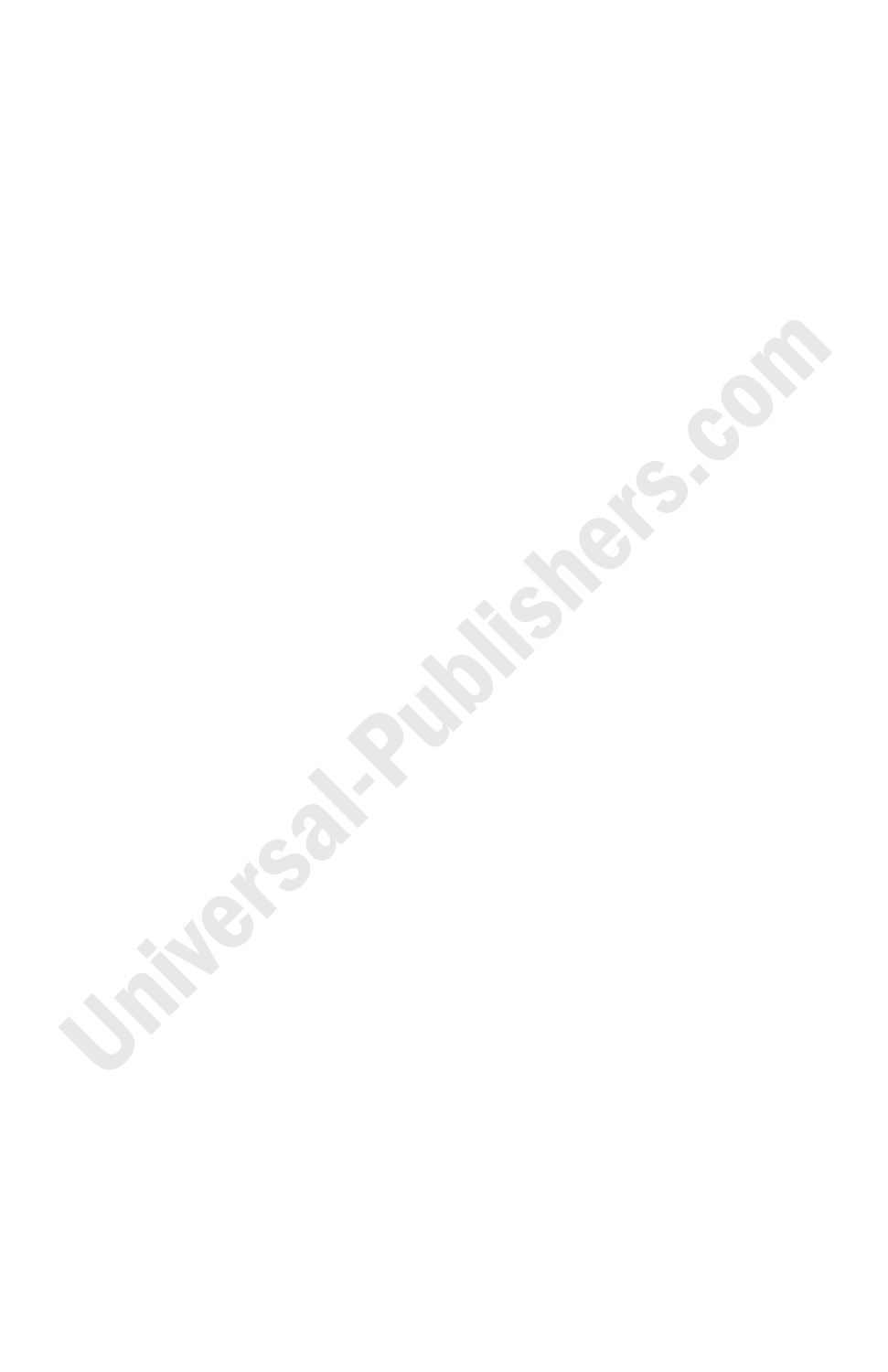# **UNDERSTANDING THE TRUE NATURE OF INNER HEALING**

# **VINCENT L. PERRI**

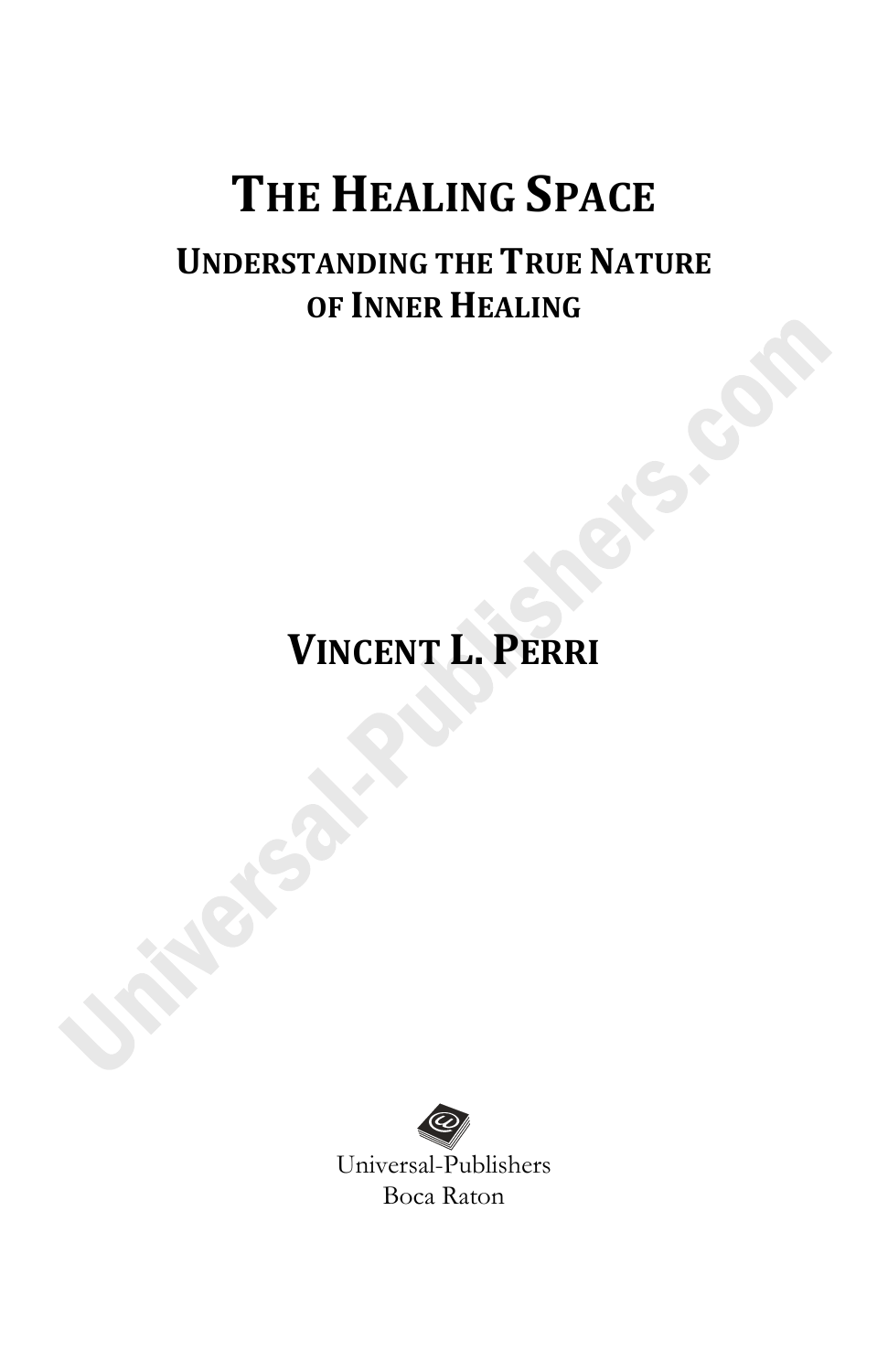*The Healing Space: Understanding the True Nature of Inner Healing*

Copyright © 2014 Vincent L. Perri All rights reserved.

No part of this book may be reproduced or transmitted in any form or by any means, electronic or mechanical, including photocopying, recording, or by any information storage and retrieval system, without written permission from the publisher

> Universal-Publishers Boca Raton, Florida • USA  $20I4$

ISBN-10:  $1-62734-017-3$ ISBN-13:  $978 - 1 - 62734 - 017 - 5$ 

www.universal-publishers.com

Cover image: sritangphoto/Shutterstock.com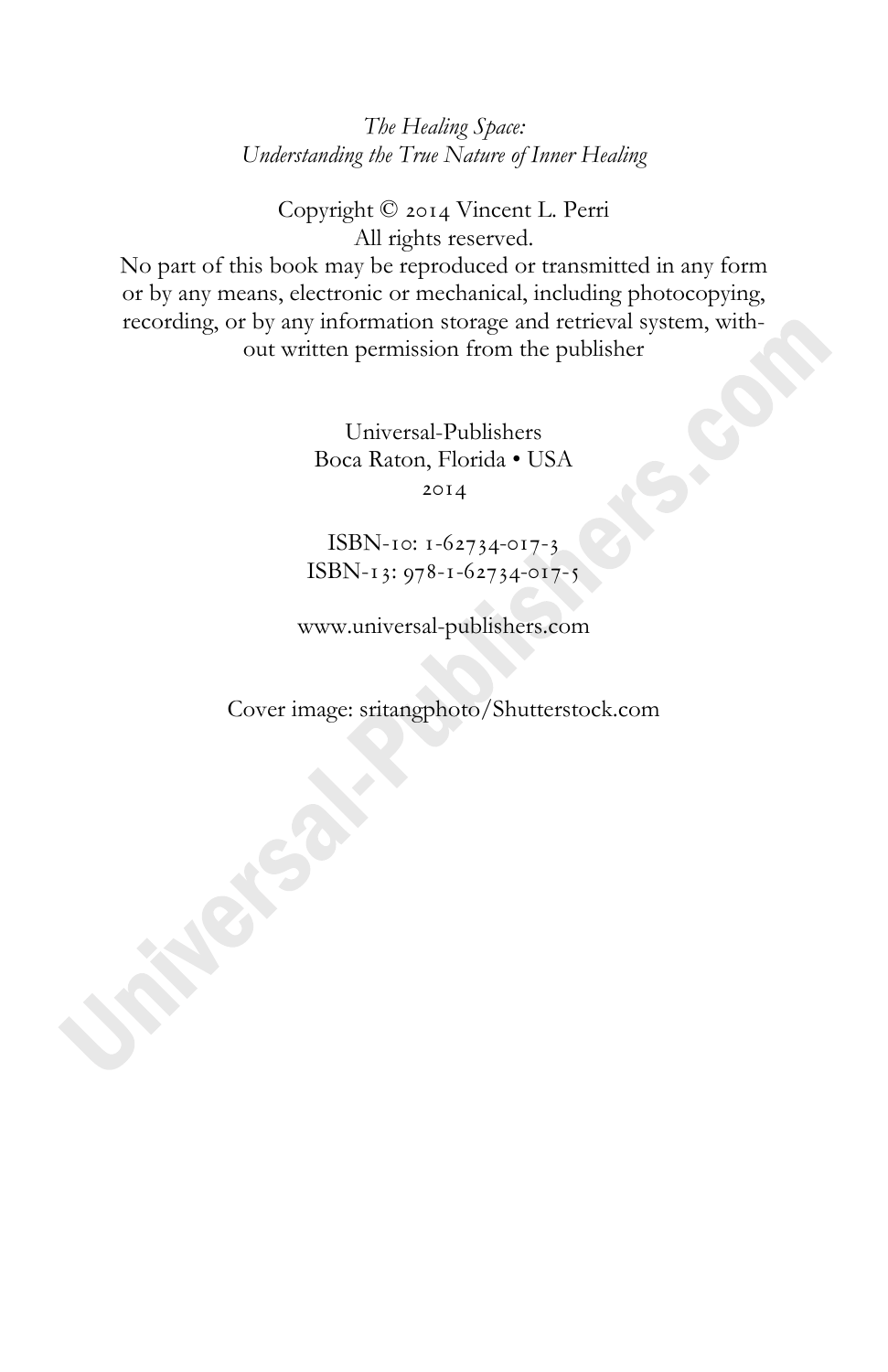This book is dedicated to my grandson Nolan Vincent Cole and my granddaughter Mirabel Cole.

They are a beacon of light that forever brightens our life. May their light forever shine.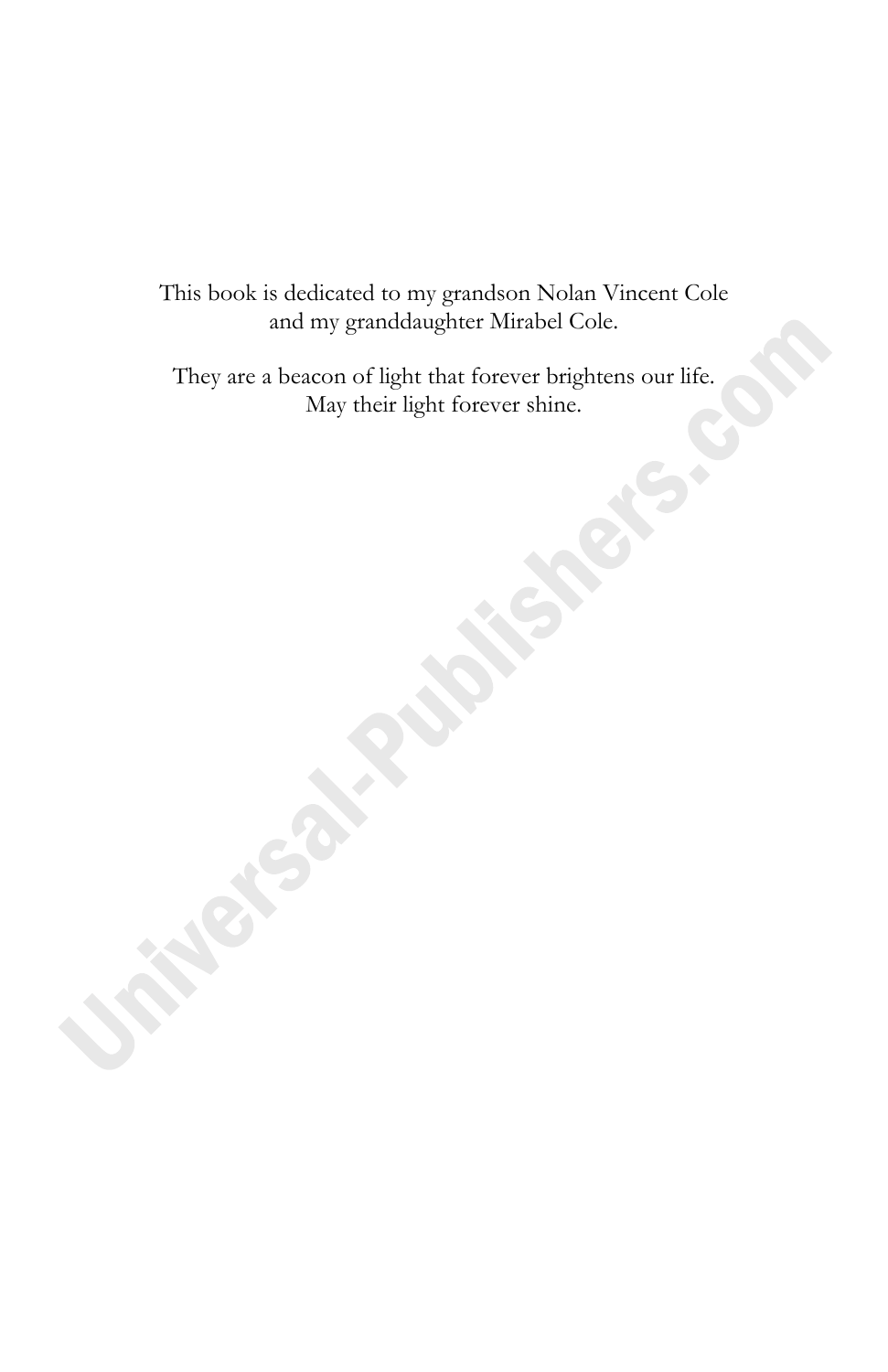#### **OTHER PUBLISHED BOOKS**

*Language of the Archetype Conjugate Gaze Adjustive Technique Advancing Conjugate Gaze Conjugate Gaze Somato-Emotional Release* 

#### **NOVELS**

*Torment Crowns of Thorns*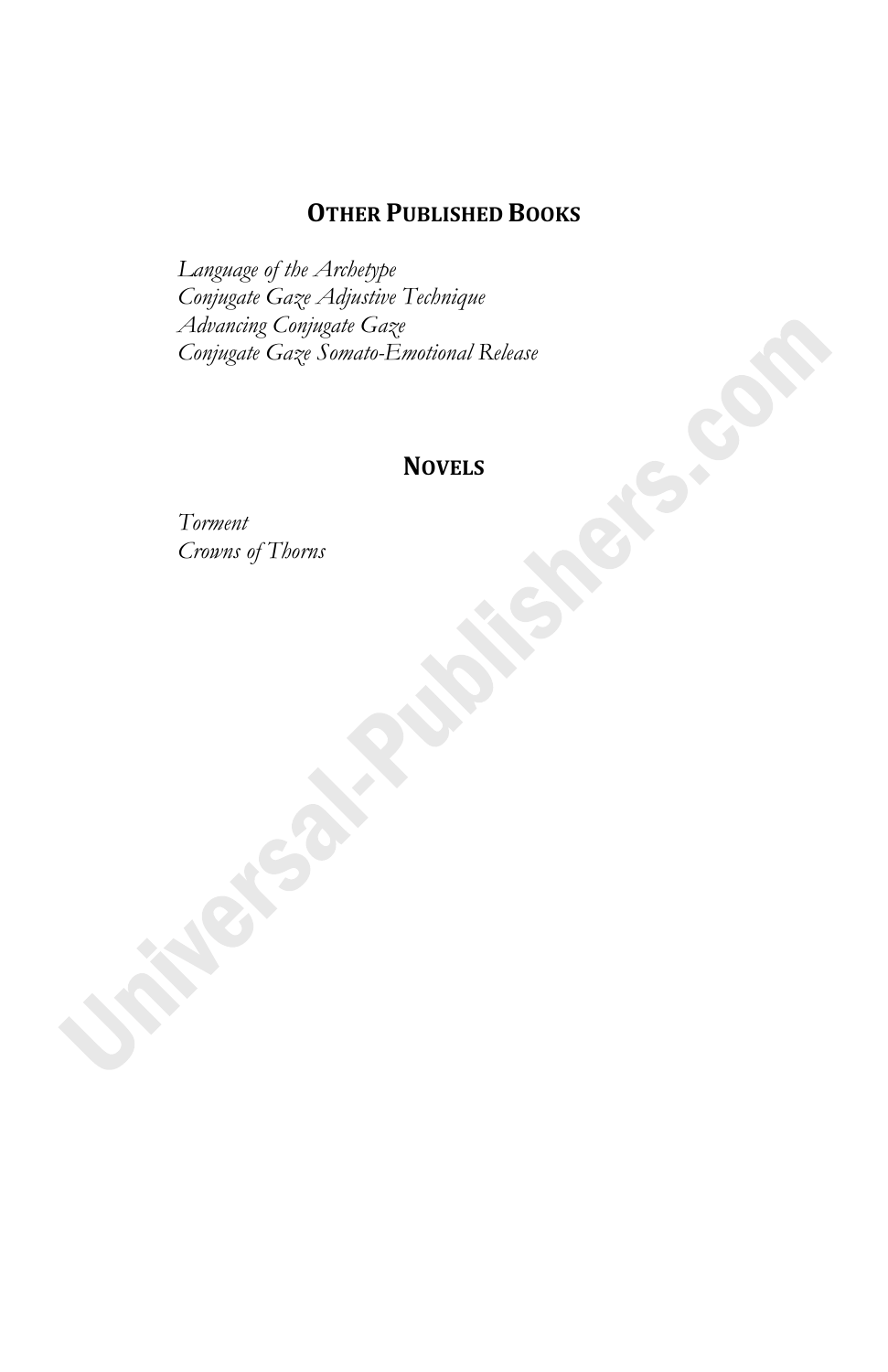# **TABLE OF CONTENTS**

| <b>CHAPTER I</b>     |
|----------------------|
| <b>CHAPTER 2</b>     |
| <b>CHAPTER 3</b>     |
| <b>CHAPTER 4</b>     |
| CHAPTER <sub>5</sub> |
| <b>CHAPTER 6</b>     |
| <b>CHAPTER 7</b>     |
| <b>CHAPTER 8</b>     |
|                      |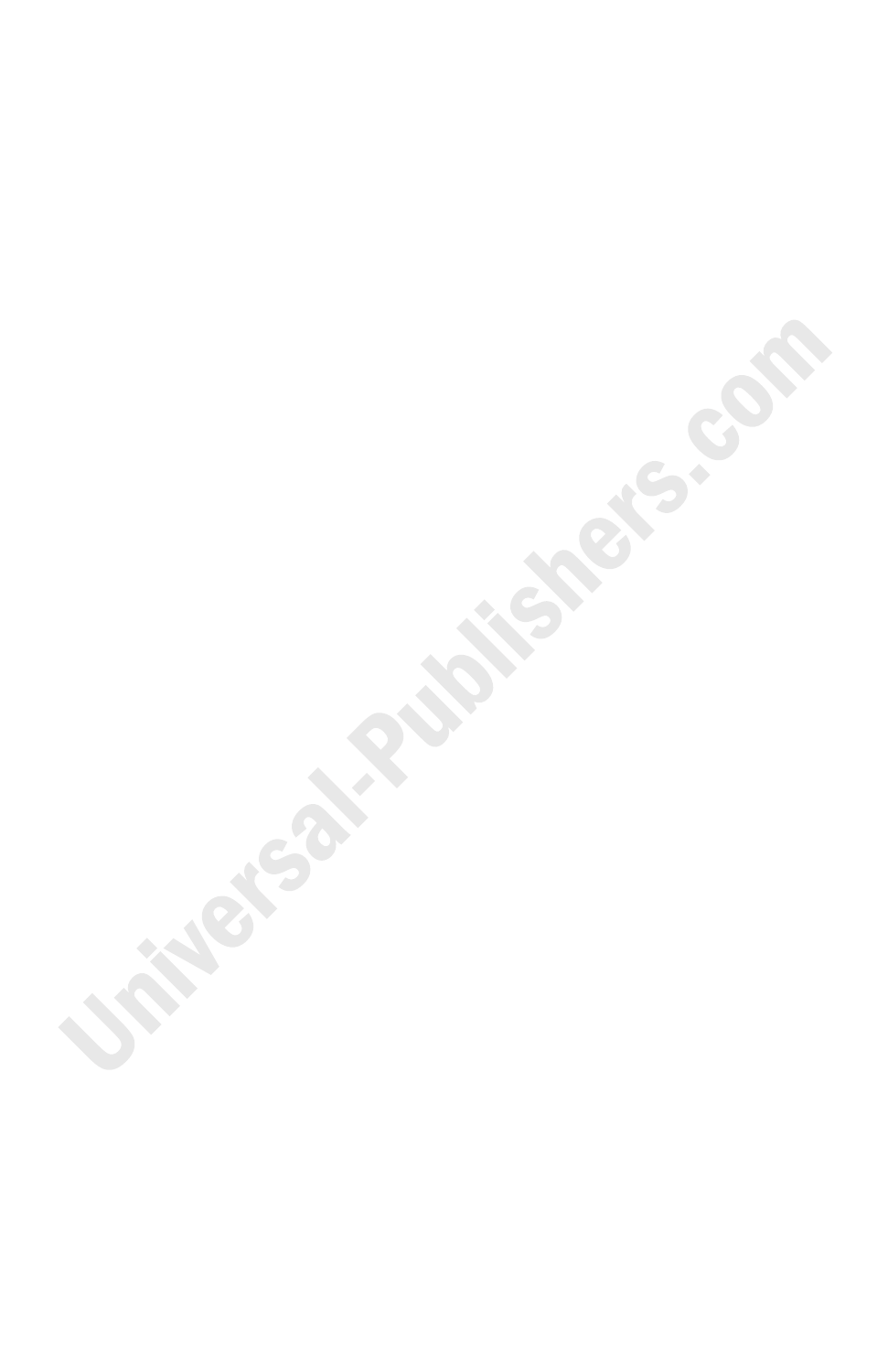### **INTRODUCTION**

It is with great pleasure that I write this  $5<sup>th</sup>$  book in the Conjugate Gaze series that I originally began in 1997 with *Language of the Archetype* in my studies of unconscious processing. I have often labored in my attempts to explain this concept and its therapeutic efficacy to interested practitioners who simply wanted to know the nuts and bolts of "how to do it." Since 1997 I have spent countless hours reading and studying the neurology of unconscious processing, and the depths of unconsciously generated human expression during interpersonal communication. These studies led me to areas that were often remote from clinical medicine and the sciences, and into areas such as Martin Buber's Hassidic writings , Carl Jung's analytical psychology, David Grove's "clean language" and the more current studies in emotional and social intelligence. It was always a preoccupation of mine to understand what was actually going on in the deeper stratum of the psyche when two people were engaged in more serious conversation or dialogue. I often wondered what was actually happening in the space that existed between the communicants when they were more seriously interacting and expressing themselves. I would watch and often marvel at how people would begin to physically reconstruct their unconsciously generated ideas in the space between them.

 Was this the space between Martin Buber's I-Thou or the transitional space of Winnicott<sup>6</sup> that I was only recently contemplating? I couldn't help but wonder if the nuances, grimaces, eye gazes, hand movements and body posturing was not some hidden manifestation of unconscious processing. Were my patients actually trying to talk to me in a language that was hidden from both of us? Something was obviously happening in the space between us that was beyond both of our conscious recognition. What became more interesting to me over time was how my patients began to use the space between us in ways that seemed to facilitate their healing. It was as if we were entering a sacred space, a temenos of sorts, where we could enact what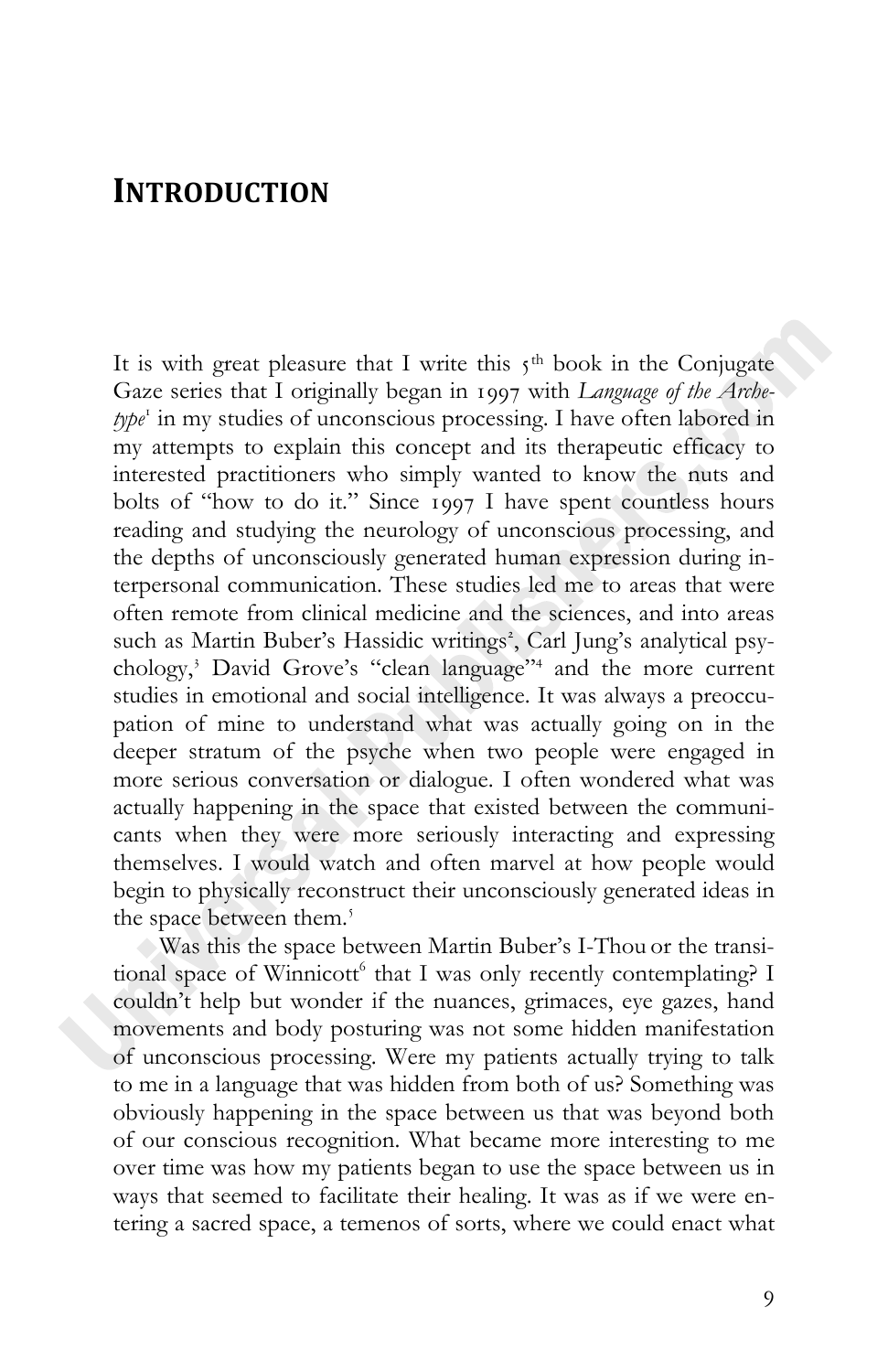I would ultimately refer to as "archetypal language."<sup>7</sup> It was this invisible language of pre-verbal gesturing that would ultimately become the means by which patients could reconstruct their illnesses, and then unconsciously evolve their path to healing. I often spent countless hours trying to understand this unconscious activity, and what was actually transpiring between me and my patients. It seemed to me at the time that this invisible language of gesturing, grimaces, eye gazes and nuances seemed to occur in more expressive ways whenever I more deeply engaged them in a symbiotic unconditional dialogue.<sup>8</sup> It was as if I was opening a door both within myself and my patient that allowed a freer expression of non-verbal communication.

It was a deepening of this symbiosis between a doctor and his patient that I believe re-enacted the original primal instincts of the primal bond. This was what was happening in the space between us whenever I engaged my patients unconditionally, and opened my primal self to theirs. The expression of this hidden or archetypal language is a manifestation of primal instincts that I believe are deeply grounded in the in-utero development of the child, and is genetically coded in the genome of every living creature. I found that the enactment of this unconscious language, and the ability to engage it clinically became a pivotal way to guide my patients to the path of healing. As time progressed I realized that the symbiotic bond was the guiding criterion that opened the door of unconsciously generated language. Generally speaking, the more deeply I engaged my patients, the more deeply our unconscious language manifested, and ultimately helped to make connections that guided the path to healing.

Archetypal language is more than empathy and more than an unconditional positive regard<sup>10</sup> for our patients. Archetypal language is the silent, almost invisible language that occurs between two people who are deeply and unconditionally engaged in interpersonal communication. Out of this symbiosis they freely enact unconscious processing in the form of expressive body language, and this hidden language, if you will, extends far beyond the psychotherapeutic encounter. It is the language that is expressed in the space between<sup>11</sup> the practitioner and his patient, or whomever the communicants may be. The space between them becomes the invisible battleground where the unconscious psyche plays out the inner conflict or the internal disorder. It is the space between Martin Buber's I-Thou<sup>12</sup> relationship where the space becomes the metaphysical domain of unconscious processing beyond the spoken word. As I began to more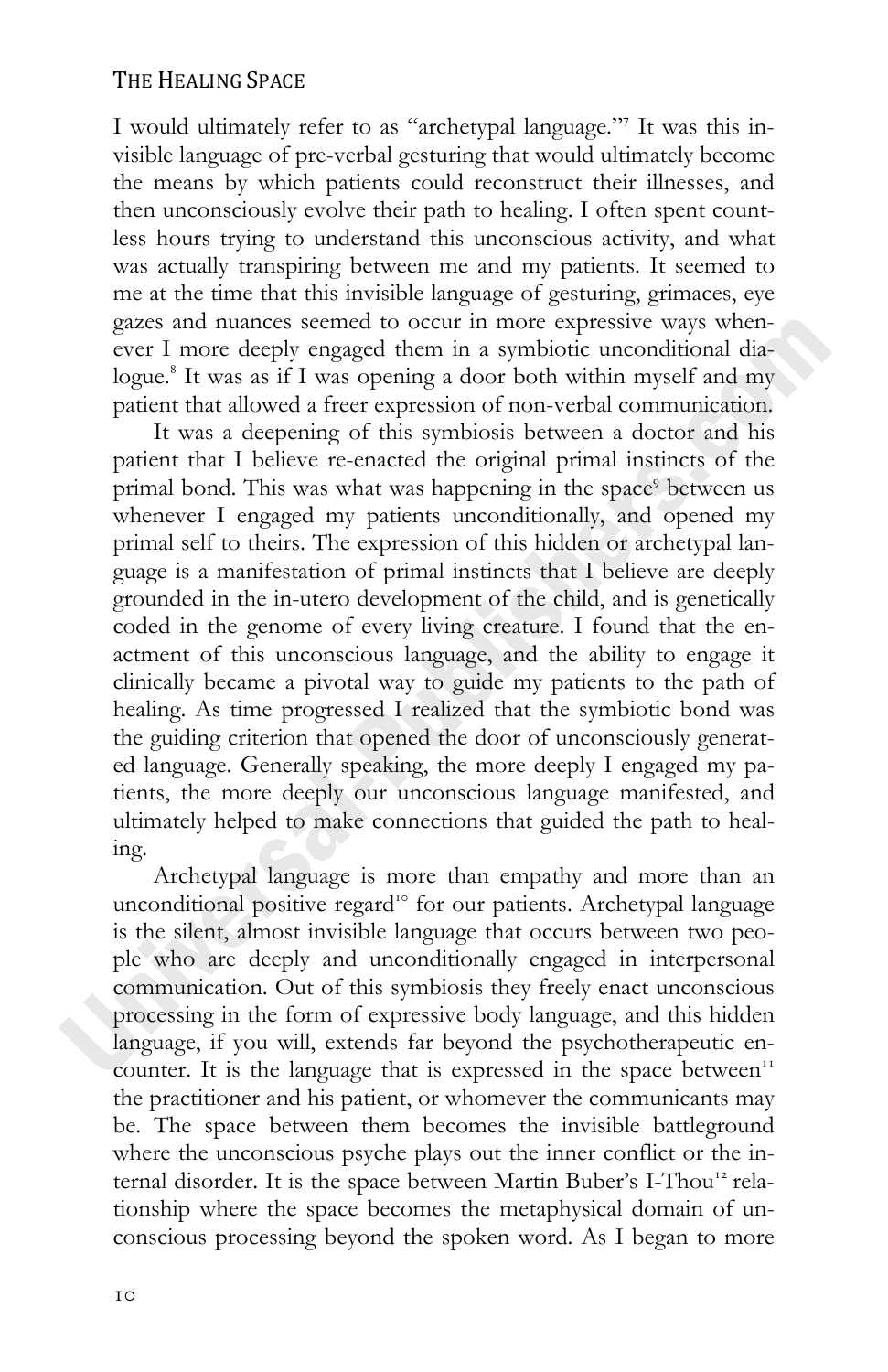deeply contemplate what was actually transpiring when this metaphorical language was unfolding, I realized that the space between my patients and I was the actual place where their thoughts were being played out and projected.<sup>13</sup> This idea of space as a phenomenon of unconscious processing is also seen in David Grove's work in "Clean Language" and "Clean Space."In this concept the practitioner or facilitator actually moves the client into spaces where thought processes need to be expressed for a fuller experience of their meaning and content.

In my work in both clinical mind-body therapy and Life Coaching I have come to appreciate the depth of experience that occurs in both practitioner and patient when archetypal language is engaged. This metaphorical language, when it is freely expressed, becomes a dance of unconscious movement. It is the space "in-between"<sup>15</sup> that occupies the projected content of the conflict, illness, symptoms, and fears. I have often marveled when my patients would suddenly shift their body in their chair or on the treatment table in order to better describe their pain or experience, and then symbolically grimace and move their hands to play out their experience. This activity, however, seemed to happen only when I was actively involved in the process. In other words, when I engaged my patient in what Buber philosophically termed the "I-Thou"<sup>16</sup> relationship there was an almost subterranean experience of unconditional relatedness<sup>17</sup> that seemed to opened the space between us. This experience would often take on metaphysical qualities where patients would often exclaim how much better they felt from life-long symptoms, and then realize that they had just completed their examination and the actual treatments had not yet begun. This is when I knew that archetypal language was more than just a metaphorical expression of pre-verbal language, but an actual evolution in healing when it was properly accessed and engaged. I must honestly say that since my original publication of Language of the Archetype<sup>18</sup> in 1997, I have studied and accessed hundreds of publications in science, psychology and philosophy in trying to understand what I experienced with my patients. All of these publications are more than adequately referenced in my existing publications. It is only when I finally realized the depth and significance of Buber's "I-Thou"<sup>19</sup> relationship, and how it could co-exist in a metaphorical expression of unconsciously generated thought in Carl Jung's view of the personal unconscious,<sup>20</sup> that I actually could see this unconscious healing occur.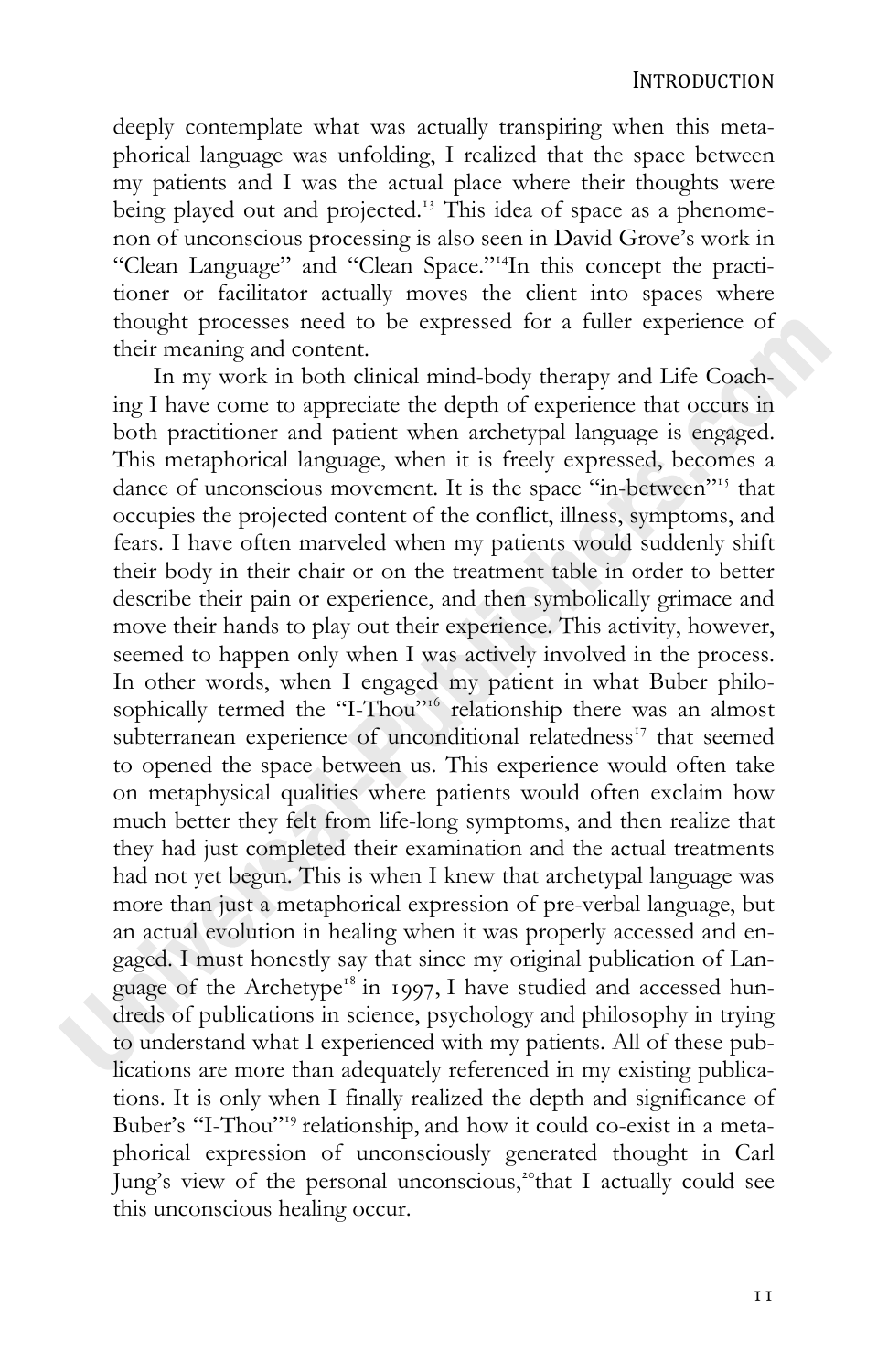Archetypal language became a real life clinical phenomenon that could be accessed, enlivened, and understood, and although I reference it in relation to the practitioner-patient relationship, it is available to anyone interested in deepening their relationship with people, nature, and ultimately with God. It is the process of unfolding oneself in an unconditional acceptance of the "other," and allowing oneself to be fully present<sup>21</sup> and fully engaged thereby opening the space "in-between"<sup>22</sup> and allowing unconscious exchange to occur. This is archetypal language. It is the language of unscripted unconscious processing that is metaphorically enacted by both communicants in this space. It is the language that engages the reconstruction of the hidden energies that need to be expressed for the particular objectives to be met. The practitioner allows himself or herself the freedom to fully engage their patient, and opens the space "inbetween"<sup>23</sup> so their unconsciously generated reconstructions can occur. It goes beyond the basic tenets of "I-Thou" but it is within "I-Thou"<sup>24</sup> that the possibility of enacting archetypal language exists.

The "I-Thou"<sup>225</sup> relationship is one of a fully unfolding and fully transcending relatedness that exists without any objectification of the other. This is the foundation upon which the space "in-between" comes into existence, and becomes the invisible arena for the reconstruction of repressed archetypal energies. It is within this space that the participants engage the archetypal material and reconstruct its evolution from the bottom up. This initiates the process of healing the wounds of the body and the psyche. It is only now after some twenty years of studying this work that I see the profound significance of the deeply symbiotic relationship between two people engaged in serious dialogue. I now understand what is happening when we deeply engage each other. When patient's take their hands as if they are molding clay trying to explain something they don't understand, and I unconsciously reach out metaphorically as if I am trying to help mold that object in space, we are engaging the healing process. We are retracing and re-enacting the illness or the conflict in ways we cannot consciously understand. It is our unconscious psyche that is moving the energy that moves our body to express what the conscious psyche wants to avoid. In this encounter we have to fully trust the process.

If there is one component of archetypal language that goes beyond the boundaries of clinical inquiry it is this particular aspect of trusting the process. In all schools of thought clinicians are taught to ask specific questions in order to focus on the specific complaint,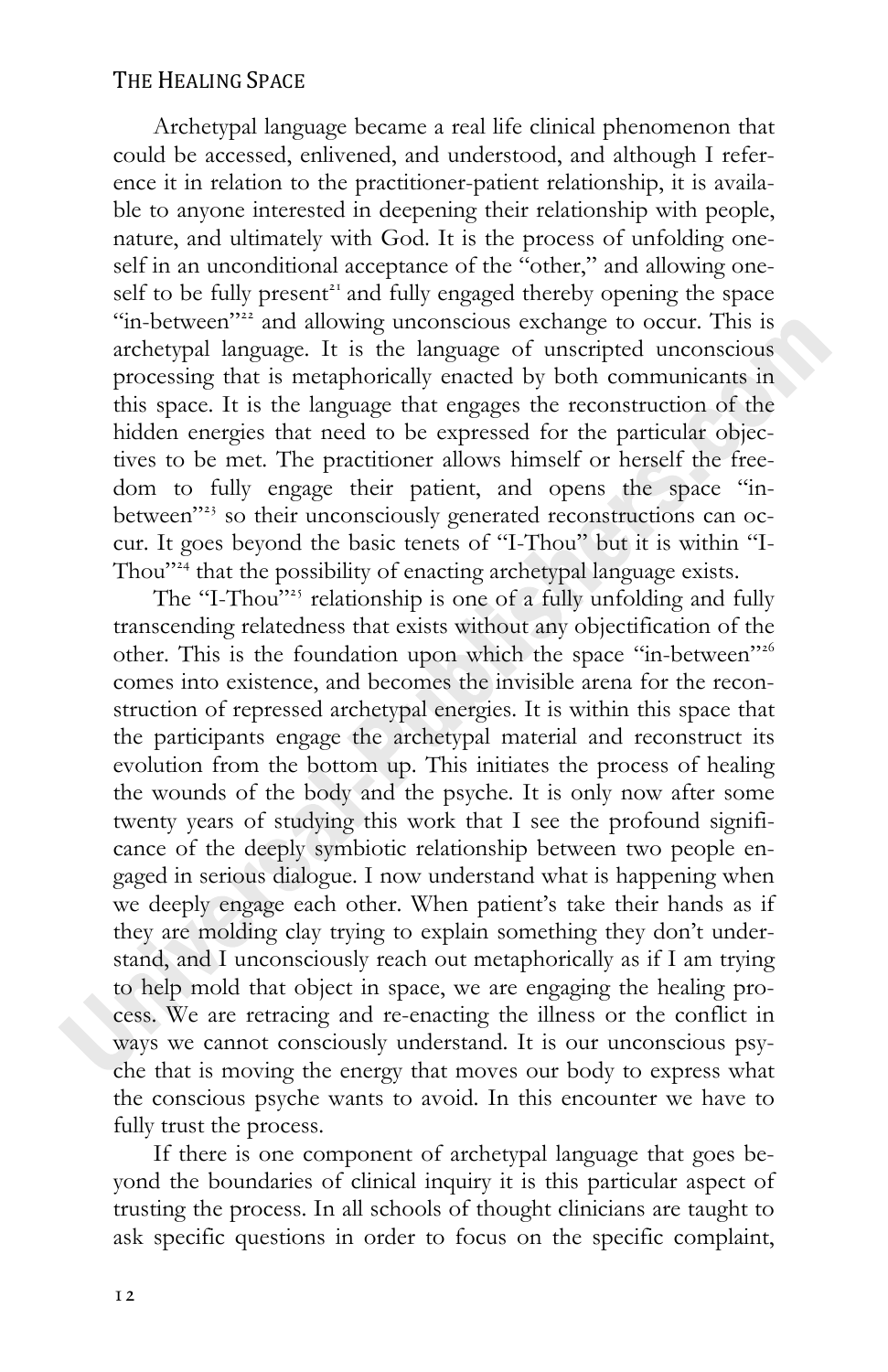and I completely agree with this time honored tradition. However, once the clinician becomes adept at navigating the space in the archetypal process the circumstances of their communication do not preclude its use. The clinician evolves himself or herself over time to completely open themselves to each patient in the "I-Thou"<sup>27</sup> tradition, and in so doing opens the space "in-between"<sup>28</sup> to allow the unfolding of the healing process to occur. In this manner, clinicians can employ any methodology of questioning that they feel meets the objectives of their clinical demands. In "Clean Language,"<sup>29</sup> practitioners are taught twelve basic questions that completely eliminate the use of personally charged or personally chosen words that might bias their client or patient. This approach is an effective way to bring patients or clients to self-awareness in the exploration of their dreams, aspirations, goals, dilemmas and inner conflicts. However, if these approaches are not grounded in the basic "I-Thou"<sup>30</sup> relationship they will fall short of the deeper layers of unconscious processing.

It is only when the clinician fully invests himself or herself into the life of the patient, and fully extends the boundaries of their inquiry into a total appreciation of the patient as a person that the deepest levels of unconscious processing and symptom resolution can occur. The clinician must fully de-objectify the patient and transcend the temptation to see the patient as parts of a whole, or as Buber would say as the "It" in an "I-It"<sup>31</sup> relationship. It does not matter if the clinician is a doctor, physical therapist, counselor, psychologist, massage therapist, coach or facilitator. The space "inbetween"<sup>32</sup> knows no boundaries, and does not discriminate among those practitioners who want to deepen their work and relatedness with their patients. The practitioner must consciously decide to openly engage the other, and allow this space to become the invisible bridge that connects them in the process of unfolding. It is this unfolding into the psychic space between the two persons in dialogue that initiates the process of healing before the spoken word or therapeutic application. This is the process of archetypal language. The psychic space is the space that embodies the patient's projected boundaries around the conflict, disease or emotional traumatism that consumes the patient. It is in this space that the reconstruction of unconscious content gets played-out and re-visited, and allows the deeply invested communicants to evolve the process of selfresolution.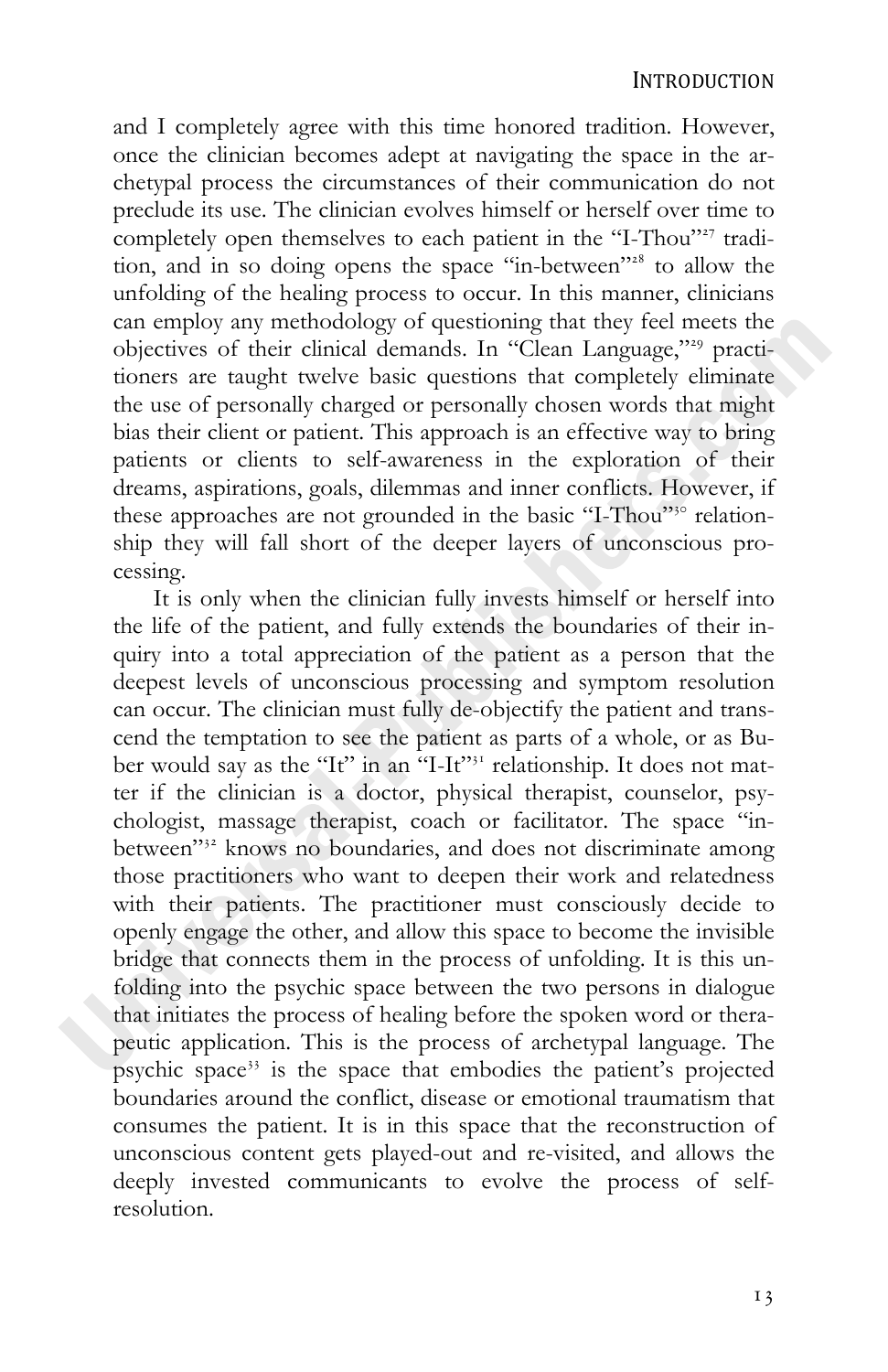This is the basis and process of archetypal language as I now understand it. It is the process that is grounded in the deeply invested practitioner who only sees his or her patient or client in the context of their total being. It is the de-objectified patient who is totally accepted into the practitioner's sphere of relatedness that opens the door to the unconscious, and allows its content to be played-out and reconstructed.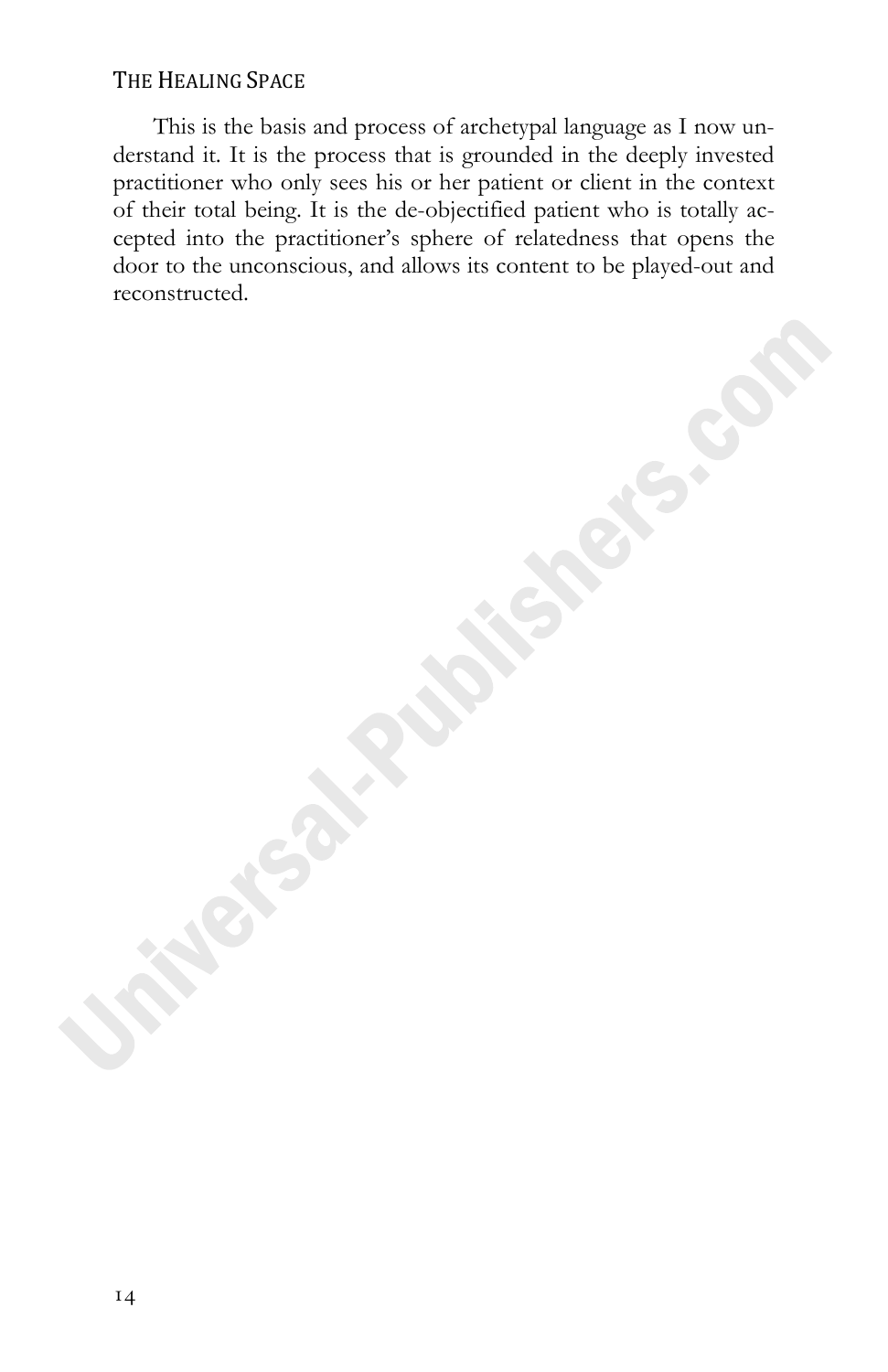### **CHAPTER 1**

## **IN THE SPACE BETWEEN PRACTITIONER AND PATIENT**

Did you ever stop to consider where you think? Most everyone would immediately respond that it is within their head that they think, but that isn't entirely true. We know that the thought process for thinking a thought lies within the biological properties of the neuron, but the properties of the neuron itself are not sufficient to explain how a thought is generated. This brings us to the theory of "emergence." Emergence is the theory that tries to explain how simple systems taken in isolation do not explain their more complex hierarchical functions when they function as an integrated whole. The individual neuron in the brain is one such example. Each neuron in the brain can be analyzed to the minutest detail, but it will not generate a thought. However, when the neuron is placed into the system of neurons known as the brain, and it functions as an integrated system within the brain the process of thinking *emerges*.<sup>34</sup> We must consider this phenomenon when we discuss the process of relating as it occurs when two human beings are in dialogue with each other. Each of the communicants face each other and interact in a physical space that I refer to as the "psychic space."<sup>35</sup> It is the space "in-between"<sup>36</sup> where each of the persons sets up a comfortable domain of interaction. It is within this space that the boundaries of the egos have set their limits of personal interaction. This is the space where "emergence" will occur as a process of interactive communication. The thoughts, feelings, emotional content, and unconscious repressions will emerge as physical reconstructions in this space. As the practitioner interacts with his or her patient, and accepts them unconditionally the process of unfolding begins. The patient or client slowly moves into the space, and unfolds the process of hierarchical expression that may begin as a simple gesture of the hand. As the practitioner more deeply invests himself or herself into this unconscious dyad more expressive patterns of behavior begin to emerge. This is the emergence of archetypal language and the unconscious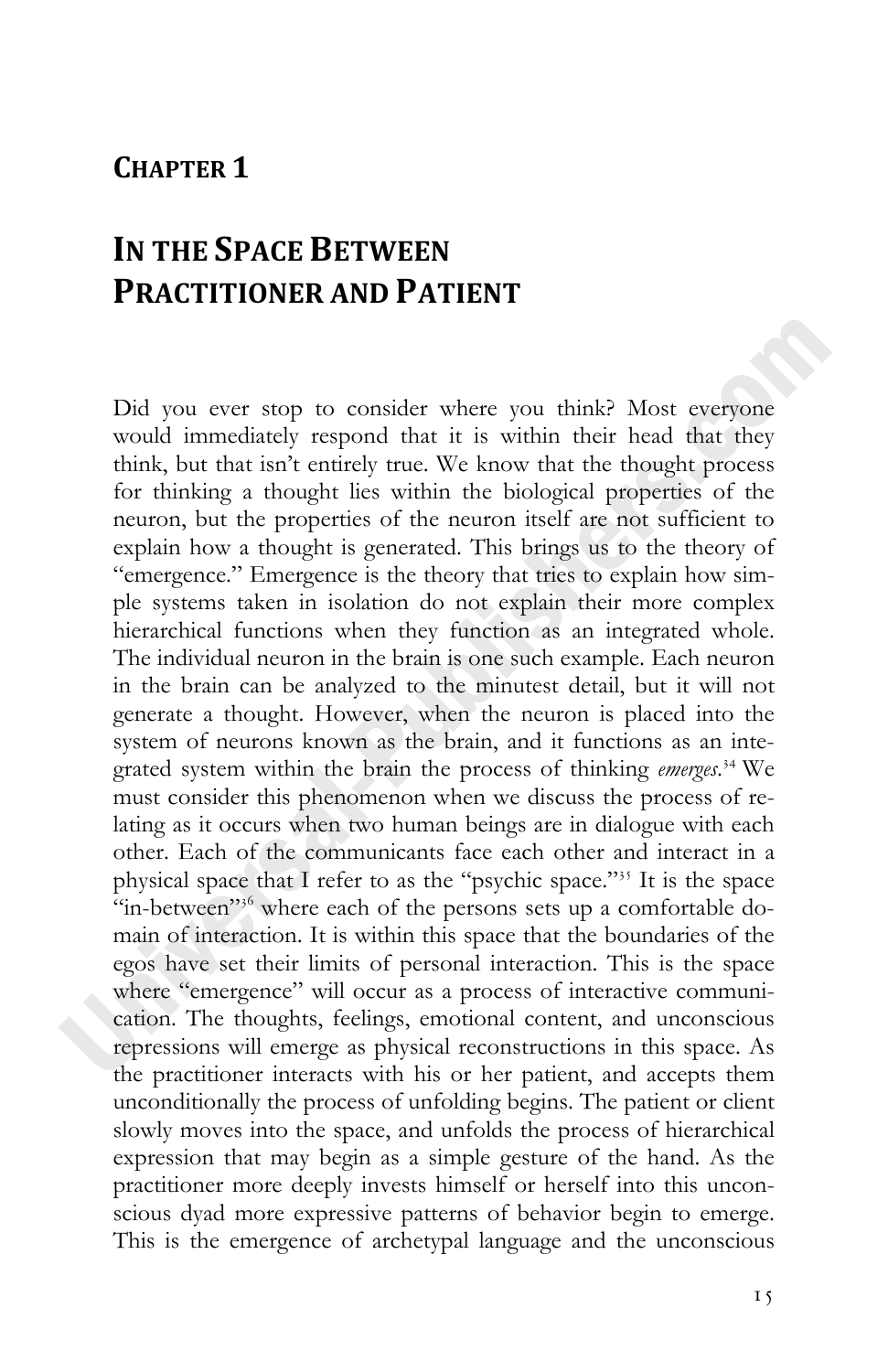processing and reconstruction of the deeper layers of the psyche within the spatial field.

It is within the spatial field, in the space "in-between,"<sup>37</sup> where the actual reconstruction takes place. In some way this space has far greater significance than what we have previously considered. This, in my opinion, is what separates the process of a therapeutic archetypal language from a more ego oriented technique. This space becomes the playground of the unconscious where both emotional and physical abnormalities can be reconstructed and re-evaluated. As patients enter the unconditional relationship with the practitioner they freely open unconscious processing to the other, but they unfold it in the space "in-between."<sup>38</sup> As they struggle to grimace, gesture and gaze, tilt their head and move their limbs in physical expression, they are playing out the deeper unconscious energies associated with their physical and emotional traumatisms and disorders. The practitioner enters this dyad with the patient by unconditionally accepting them in their totality, and opening himself or herself to whatever is needed at that moment. This is the note from which the music is played. Each note by itself is incapable of producing the music on the sheet, but when played and orchestrated symphonically, it emerges as music.

The patient and practitioner are both notes on the same sheet of music. It is not until the music is played in the space between them that the actual composition is heard in the full context of its meaning. This space becomes the metaphorical orchestra for the music to be played. The practitioner fully opens himself or herself to the patient in an unconditional acceptance which then translates into a metaphorical opening of the spatial field. This is the nature and language of the archetype as it is expressed on the foundation of the "I-Thou"<sup>39</sup> relationship. If this relationship is not there then there is no archetypal language that can meaningfully express itself. The archetypal energies associated with unconscious processing are grounded within the earliest foundations of our life. It is the in-utero symbiosis of the maternal bond that establishes the original relatedness that can only find its expression in the unconditional dyad between two people. This dyad that exists between the practitioner and patient can be a powerful facilitator of unconscious processing even before the spoken word. The only way to understand the depth of this process of relating is to unconditionally invest oneself into each and every encounter. It is this complete investiture of one's total being in the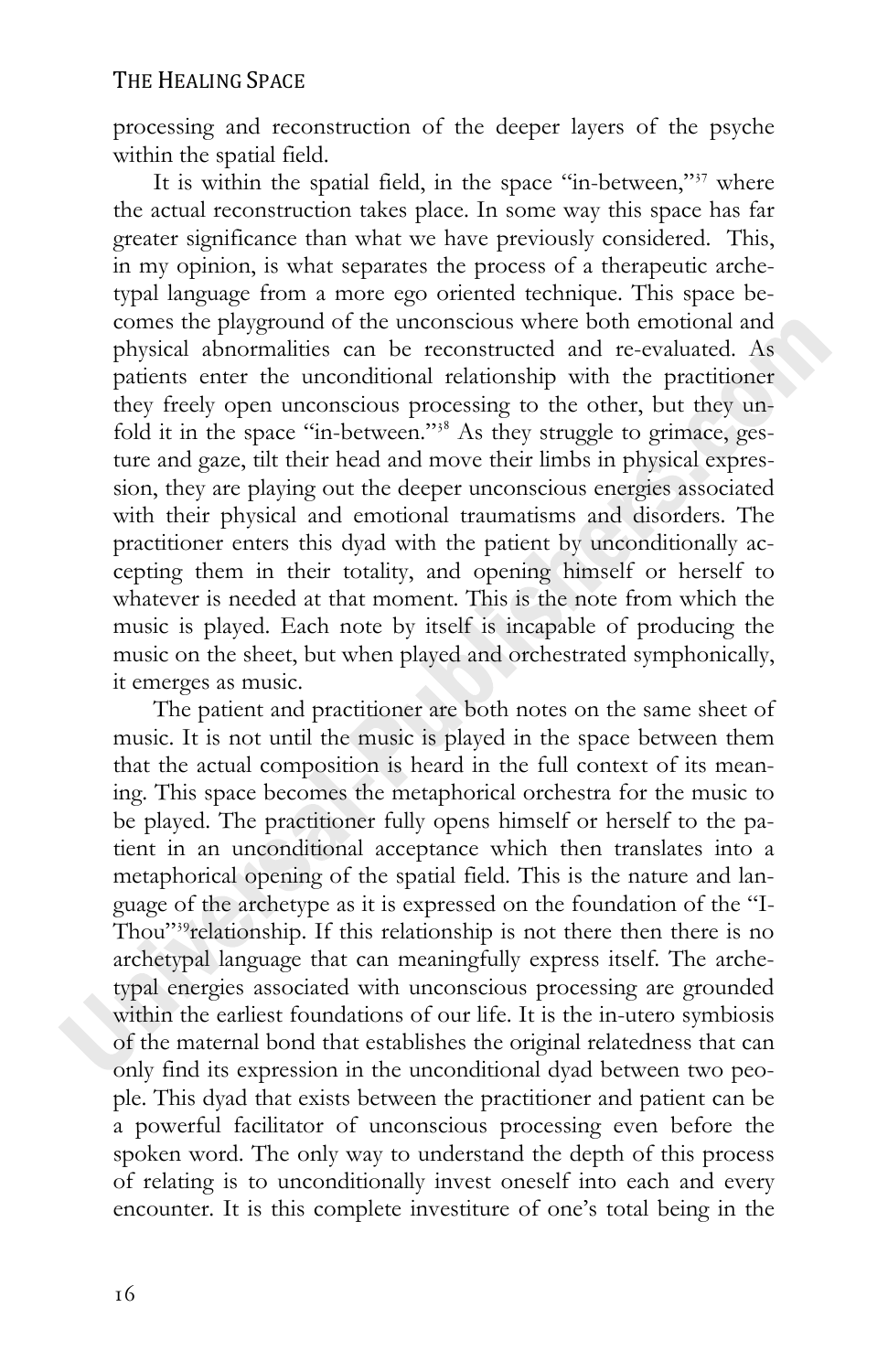other person in the process of relating<sup>40</sup> that creates the unconditionality that allows unconscious processing to occur.

Once the practitioner engages the patient or client an interpersonal dyad is enacted. At the moment of the initial encounter the process is objectified by all the trappings associated with the ego, and our discriminatory capacities to judge and define who it is that we encounter. This mechanism stands on its own merit as our basic survival capacity to navigate effectively in the world, and to protect ourselves from real or imagined harms. It is at this point that the practitioner must transition from the sphere of the ego to what I have often referred to as the "archetypal dyad."<sup>41</sup> This dyad is how I define the deeply invested relatedness of two persons in serious interpersonal dialogue. It is the intangible aura that accompanies relatedness when it begins to approach the more spiritual aspects of human interaction. The archetypal or unconscious dyad may be better termed the "unconditional dyad" as it more closely approximates Buber's transition from the "I-It" to the "I-Thou" relationship.<sup>42</sup> I can honestly say that in the thirty-three years that I have been working with patients I could immediately tell when this transition was taking place. Perhaps this is what Buber implied when he discussed the presence of "grace" as a necessary component of the "I-Thou" en $counter<sup>43</sup>$ 

This transition is the pivotal moment when ordinary space also transitions to the metaphorical psychic space where the patient can play out and reconstruct what may not be readily identifiable to the ego. The practitioner allows that ineffable "grace" of Buber<sup>44</sup> to fill the space between them, and transform the psychic space into the metaphorical playground for unconscious processing. It is within these transitioning moments that the practitioner opens himself or herself to the other, and unconditionally enters the space that is shared with the patient. It may be difficult for some to understand the language and concepts of the metaphysical and spiritual aspects of unconscious processing, but this is the only language that the unconscious speaks. The unconscious psyche is the domain of the mythical, archetypal, and subterranean energies that most people in the western world try to avoid. It is the language of symbols, mannerisms, images, dreams and unconscious landscapes that often energize the physical and emotional disorders of our patients. In a society that obsessively focuses on the ego-ideal as the prized possession, it is not surprising to see how the subterranean energies of the unconscious often explode into our consciousness. The violence in our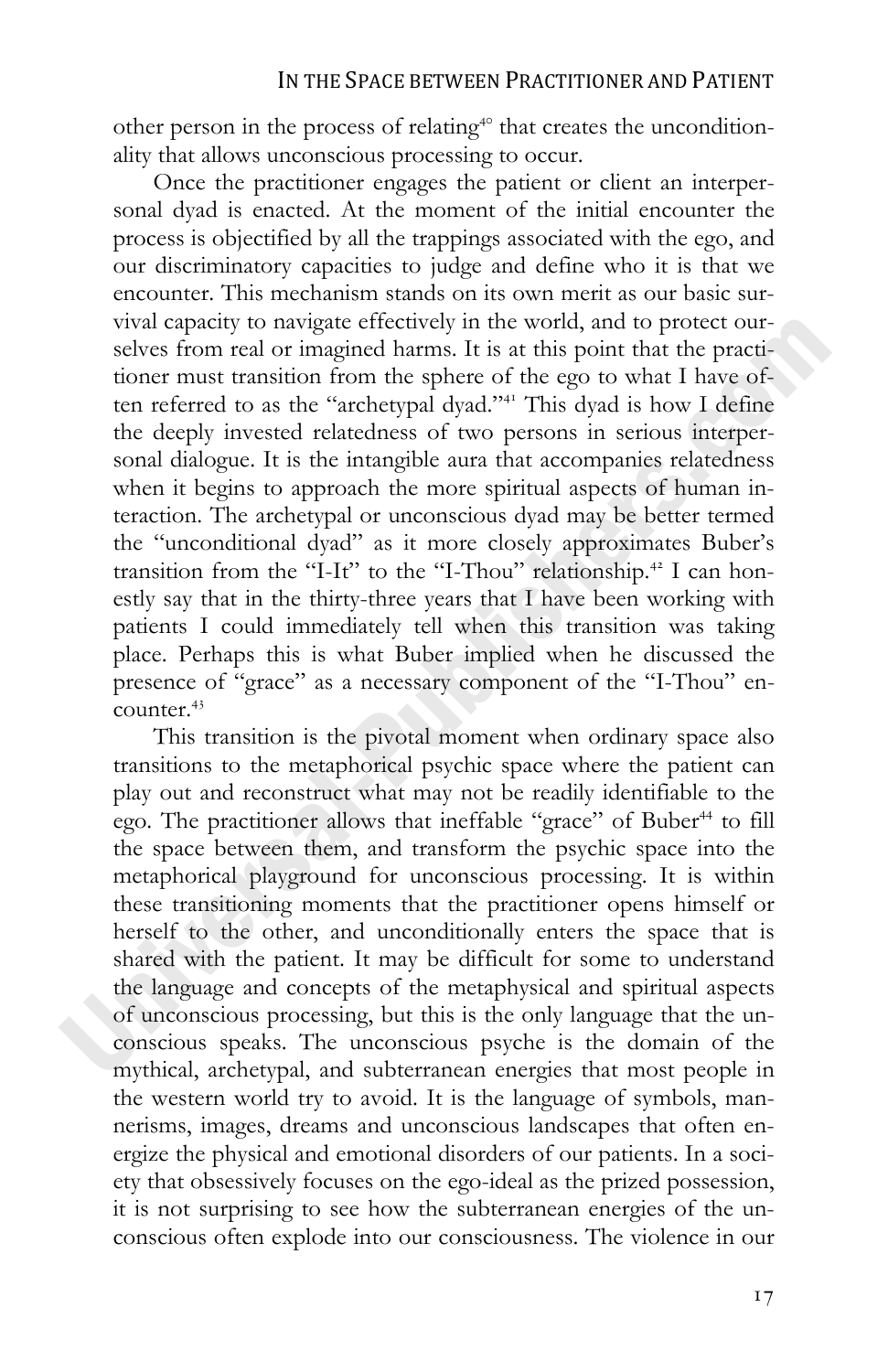schools, homes, and even our places of worship are just a miniature model of these wars.

We have cluttered the space between us. Doctors now talk to computers when they should be talking to patients. Archetypal language is the language of the unconscious, and it does not require any specific length of time for its expression. The only real requirement to engage a patient in unconditional relatedness is the desire to do so. The truly committed practitioner can start the process of unconditional dialogue<sup>45</sup> by engaging the process as a way of being. In the same way that the Buddhist monk or Eastern practitioner assumes a life of humility and love, the mind-body practitioner can begin the process of introspection and spiritual grounding. This sets the stage for the unfolding of the unconscious into our waking life where our personal archetypal energies can begin to balance and temper the dominant ego drives. Once we see and begin to understand our own hidden motivations we can slowly begin to reconcile the great imbalance within us, and open ourselves to the other. It is only then that the space that separates us becomes the space that connects us.

When two persons meet in ordinary conversation each of the two persons has an established spatial boundary. It is this space that evolves into a metaphorical landscape for an unfolding of the unconscious. Once the two persons invest themselves into a dialogue that takes them beyond the ordinary confines of the ego, they engage the deeper archetypal energies of the unconscious. This expands the psychic space and allows unconscious processing to evolve into the psychic arena of the space between them. It is this space "in-between"<sup>346</sup> that has to become the recognizable landscape for unconscious unfolding. Each of the persons who allows this process to unfold enters the space with their entire being,<sup>47</sup> and engages all the dynamic movements and underpinnings of unconscious processing. If one of the two persons resists this process the space never fully materializes, and simply maintains itself as a space between them. It becomes the dormant space of every day ego-directed communication. In the everyday world this is how the ego navigates and insures its survival in the world. However, when human need and suffering are the predominant issues it is incumbent on the practitioner in this relationship to engage the unconscious by opening the spatial field. This is accomplished by the practitioner's willful entry into the archetypal dyad. That is, the practitioner openly engages the deeper recesses of the patient by unconditionally receiving the person in totality. This opens and creates the psychic space between them, and becomes the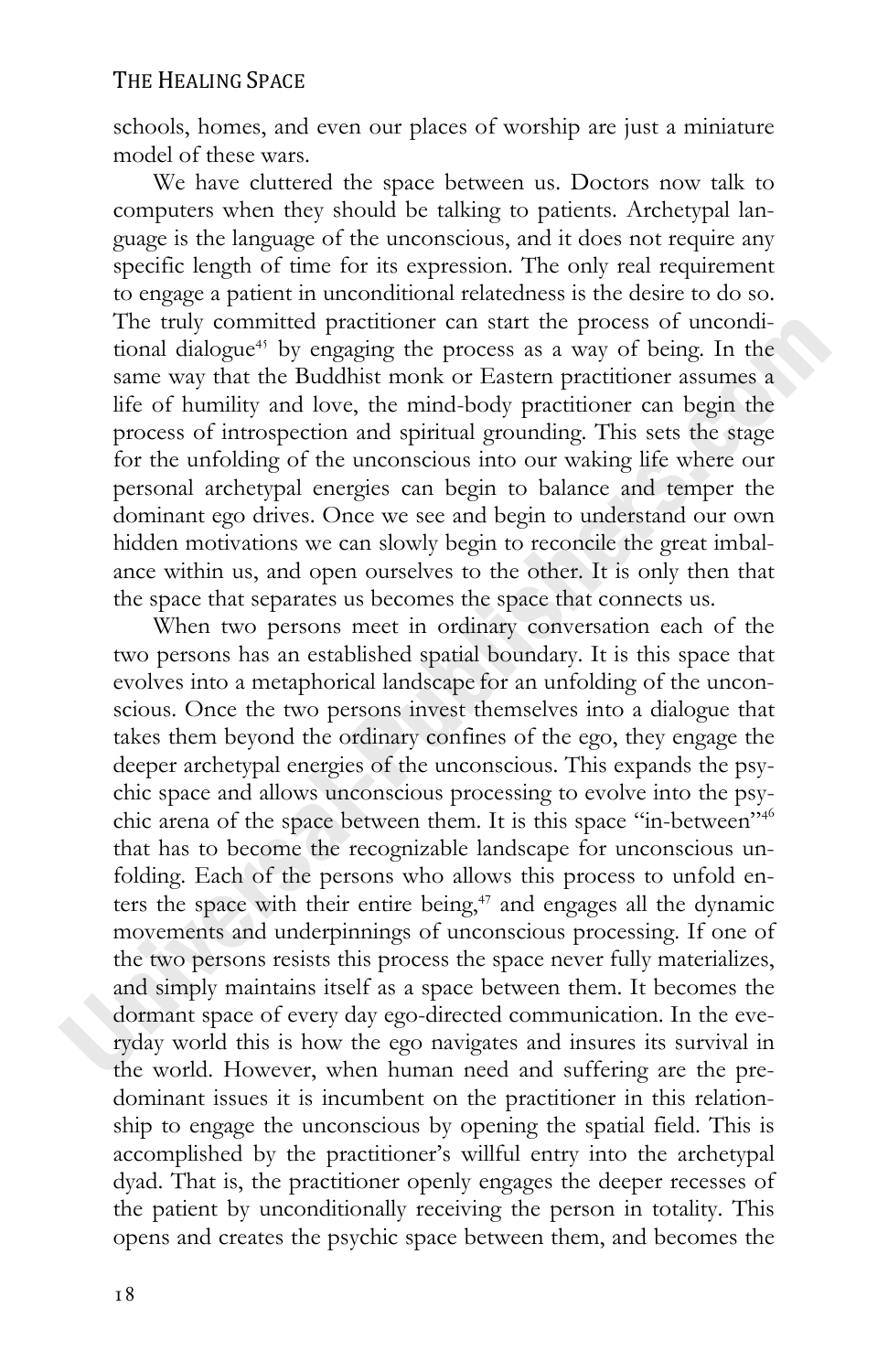metaphorical space for the reconstruction of unconscious processing.

The psychic space draws the unconscious of both persons into deeper communication with each other. It becomes the invisible playground where metaphors, gestures, body movement, grimaces and eye gazes take center stage, and unfold the hidden images behind the complex or pain. The images are unconsciously reconstructed within this space beyond the conscious recognition of the persons. The patient may move, gyrate, grimace and gaze, and paint a portrait of the pain that consumes them. This is archetypal language. The practitioner will unconsciously respond in kind if he or she has unconditionally received the patient, and will help unfold the patient's world within their psychic space. In my experience, the archetypal language is an agency of unconscious processing that initiates a central nervous system reorganizing drive that is grounded in the primal bond. It is the drive that emanates from the deeply symbiotic relationship that occurs when unconditional acceptance is lived and experienced. The practitioner who engages this process needs to live the experience as a fundamental component of life. This is not meant to subscribe any specific religious connotation to this practice, but the introspective contemplative nature of this encounter cannot be denied.

I often consider the psychic space as a temenos or "sacred precinct" or what Jung referred to as the hierosgamos<sup>48</sup> or "sacred marriage' of the two unconscious psyches at work in the process of unfolding. It is the complete and unconditional presence of the practitioner in the eyes of the client or patient within the therapeutic space that sets up the symbiotic bond that initiates the process. Once the practitioner is fully present, and the space between the two persons is established, the symbiosis further unfolds as the practitioner fully and unconditionally accepts the patient and whatever the patient brings to the table. It is this de-objectification of the client or patient that allows both unconscious psyches to unfold, and further allows the evolution of archetypal language. As the practitioner strips away the defenses of the judgmental psyche, the door to the deeper recesses of the unconscious slowly opens, and initiates the dance of symbolic interaction between the two persons. This symbolic "give and take" of eye gazes, facial expressions, grimaces, body movements, and postures evolves from what appears as a chaotic interplay of movement to a comprehensible expression of reconstructed unconscious content. This is best experienced and validated by the cli-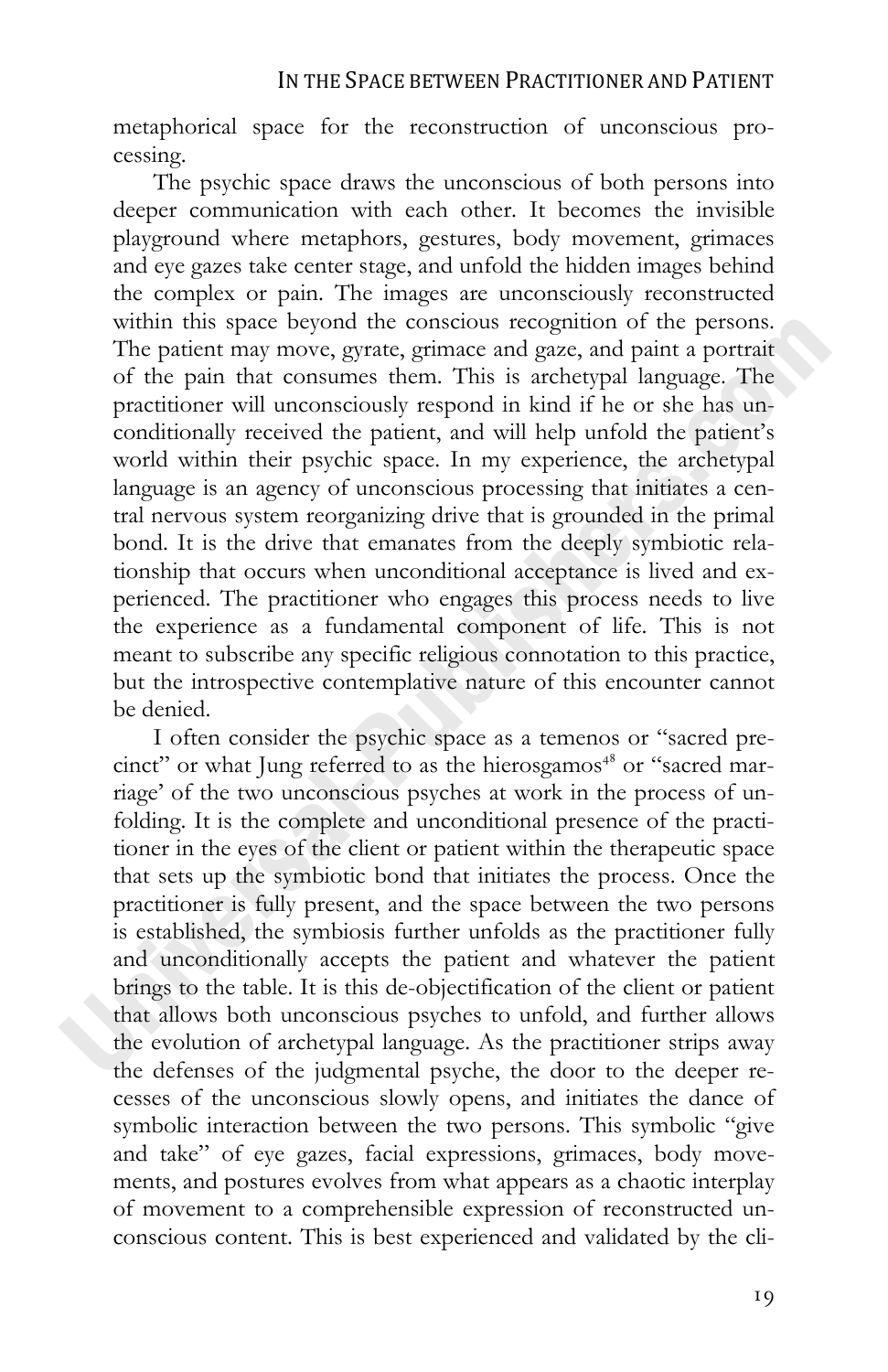ent or patient's release of repressed tension and emotion, and the movement toward resolution of the particular symptom complex under concern.

The most important component of this process is the complete and unconditional presence<sup> $49$ </sup> of the practitioner as a prerequisite to establishing the therapeutic space. Archetypal language is not a technique but a process of unfolding. Practitioners can certainly establish gestures and postures and word choices that facilitate the symbiosis, and encourage a trusting and caring relationship. This is all part of what allows the therapeutic space to develop and facilitates unconscious processing. However, once the symbiosis is established the unconscious unfolding of archetypal language occurs as a natural expression of interpersonal dialogue. The practitioner does not focus on his mannerisms, but simply allows them to occur in response to the mannerisms of the client or patient. This is an evolutionary process much the same as the development of the symbiosis in the maternal relationship with the infant. The caring mother nurtures as an unconditional response to the cries and needs of the infant, and initiates instinctual behavior as does lower forms of animals in similar situations. This being said, however, the practitioner must always be sensitive to his or her negative behaviors especially when they emanate from biased or prejudiced views. This is why the complete and unconditional presence<sup>5</sup> of the practitioner is the prerequisite to establishing archetypal language as a therapeutic process.

Word choices are also an important component of how we can positively or negatively influence the therapeutic process. Clinicians who work with patients that suffer from physical ailments must be very specific in their questions regarding the nature, onset, location and particulars of their pain. In the psychotherapeutic environment there must be a balance between ego-directed questions, and the more general open-ended questions that bring forth greater unconscious processing. Each clinician must find the approach that works best for them in the context of the established schools of thought. In my work with patients in the somato-emotional context, and in session with life coaching, I often use components of David Grove's "Clean Language"<sup>31</sup> as my way of encouraging unconscious processing. I encourage practitioners to explore this work as I have found it to positively facilitate the unfolding of archetypal language, and it enables practitioners to focus less on word choices, and more on the reconstruction of unconscious content in the therapeutic space.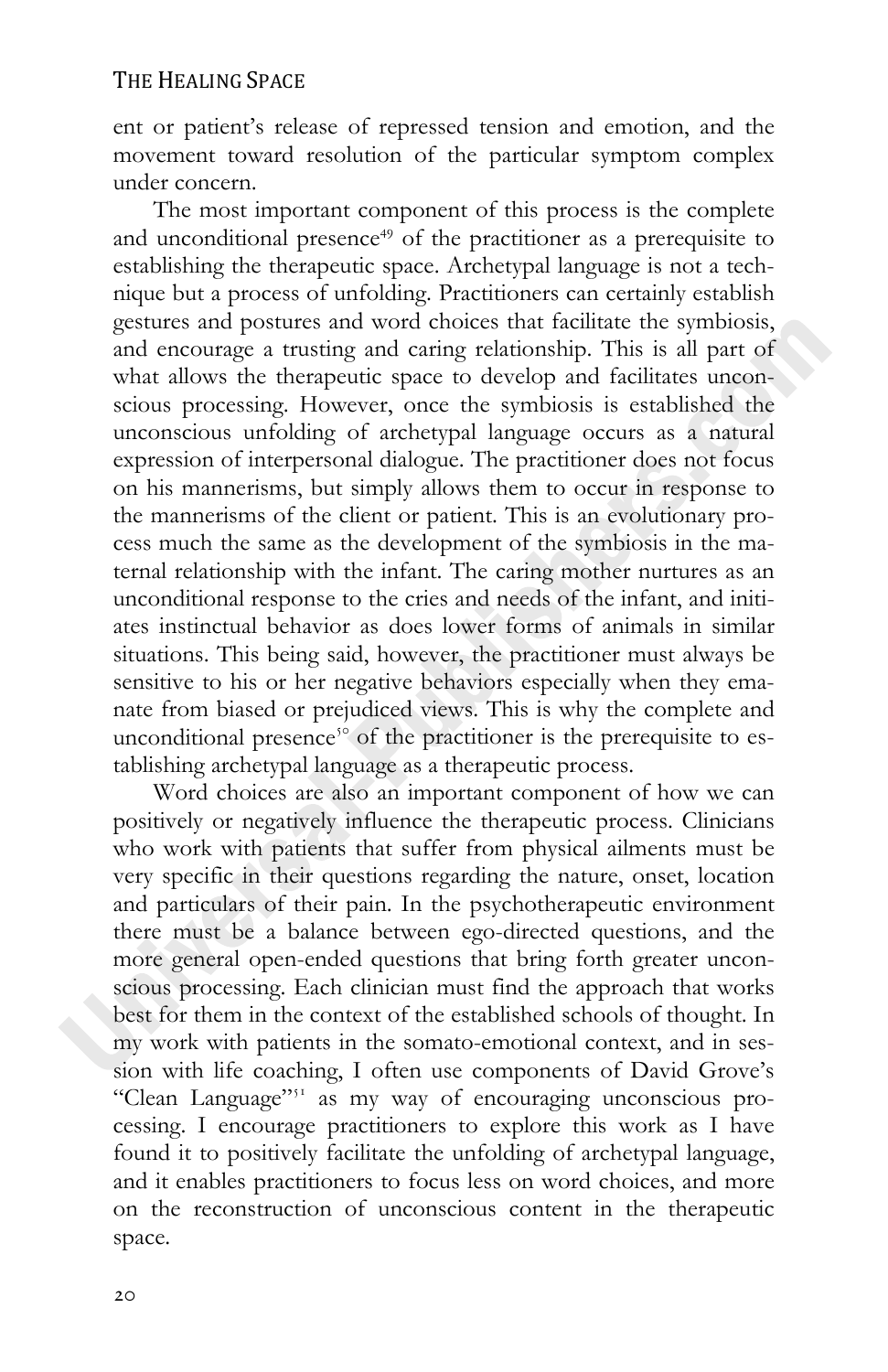#### IN THE SPACE BETWEEN PRACTITIONER AND PATIENT

The hardest thing for practitioners to do is to do less. I have often stated this in my lectures and writings, but I don't think this gets as much attention as it should. When the practitioner is fully invested in the patient or client, and becomes completely and unconditionally present, $s<sup>2</sup>$  the space between them evolves and becomes a bridge that connects them. This invisible bridge is the symbiotic link that enacts the maternal bond that allows greater access to the unconscious psyche. This connection opens the psychic space between practitioner and patient and encourages the freedom of movement needed to reconstruct unconscious content. One of my patients who suffered with intractable low back pain once complained of a pinching in her low back. As I gently held a cranial vault position as she lie recumbent I asked her a "clean language"<sup>33</sup> question about the pinching. She almost somnambulantly raised her right hand and began opening and closing her thumb and index finger like a lobster claw. She was completely unaware of her movement, but then blurted, "That's it; its opening and closing." As she continued to open and close her thumb and index finger she reached a point in the treatment when her cranial vault fascia completely released and her low back pain completely subsided.

This is archetypal language. As I held the cranial vault hold position while seated behind her, I unconsciously moved my torso closer to her body as if I was hovering over her. This was my archetypal language responding to her unconscious spatial cues that allowed her to reconstruct what needed to be metaphorically expressed, but couldn't find its way to conscious expression. Her thumb and index finger was her unconscious metaphor that connected what her body experienced at that moment in time. This is not something that would ordinarily find its way to a comprehensible verbal exchange. Her unconscious was able to help resolve a feeling in her low back that eluded conscious expression. The process of being completely and unconditionally present<sup>34</sup> opened the door that allowed freedom within the psychic space. The psychic space is the space that the patient or client opens, and reflects the invisible boundaries within which the patient will navigate. To a great extent it is the practitioner's unconditional presence<sup>55</sup> that bridges the unconscious gap that needs to be connected to facilitate the healing process.

Archetypal language is more than any one technique. It is a process that can only be fully understood by active participation in the process. It is without boundaries, and can be used by anyone who wants to fully invest themselves in the complete and unconditional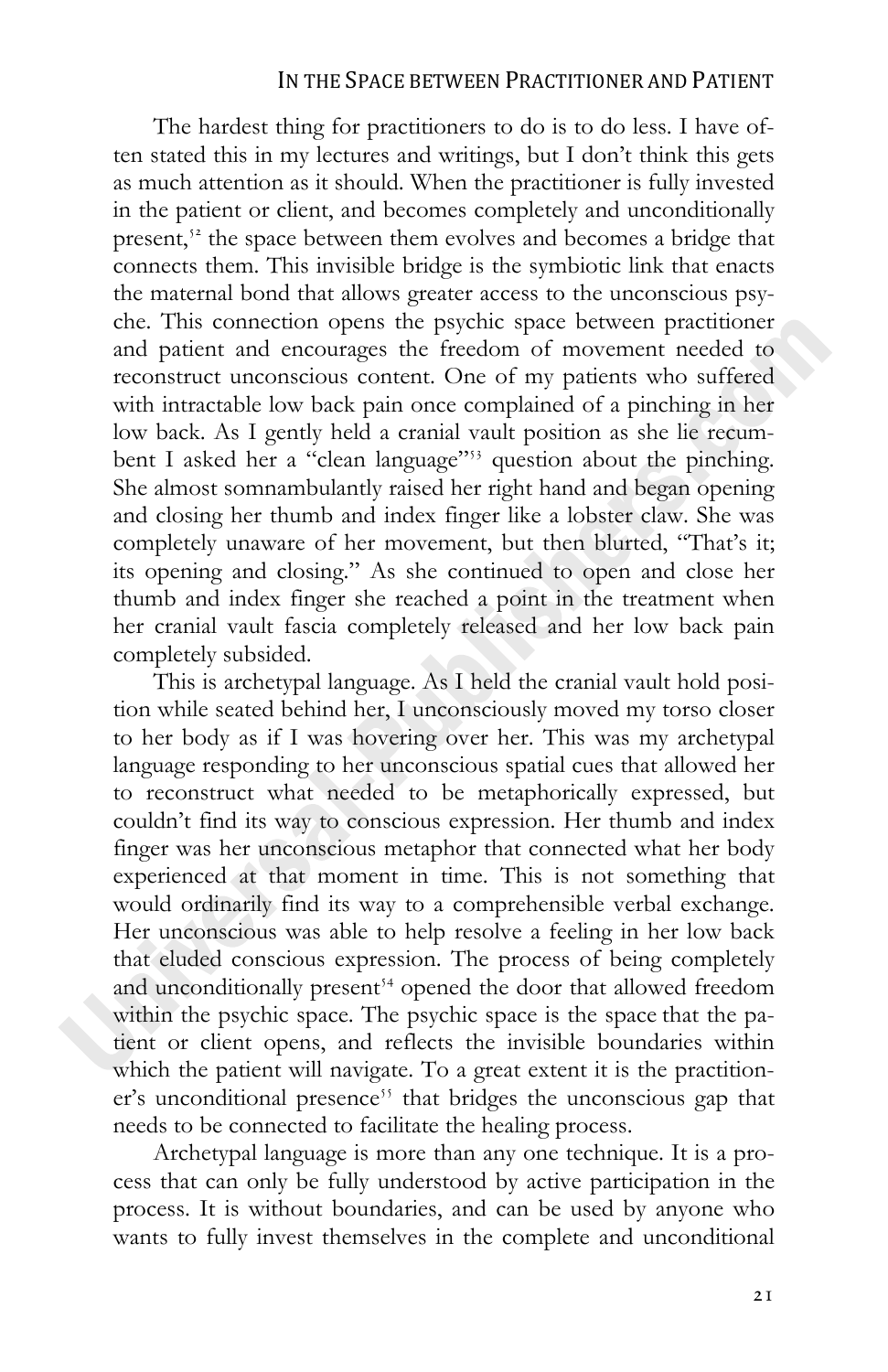presence needed to create meaningful dialogue between two people. However, in the hands of the practitioner or clinician, archetypal language exceeds the boundaries of dialogue, and opens the door to deep and meaningful expression of unconscious content.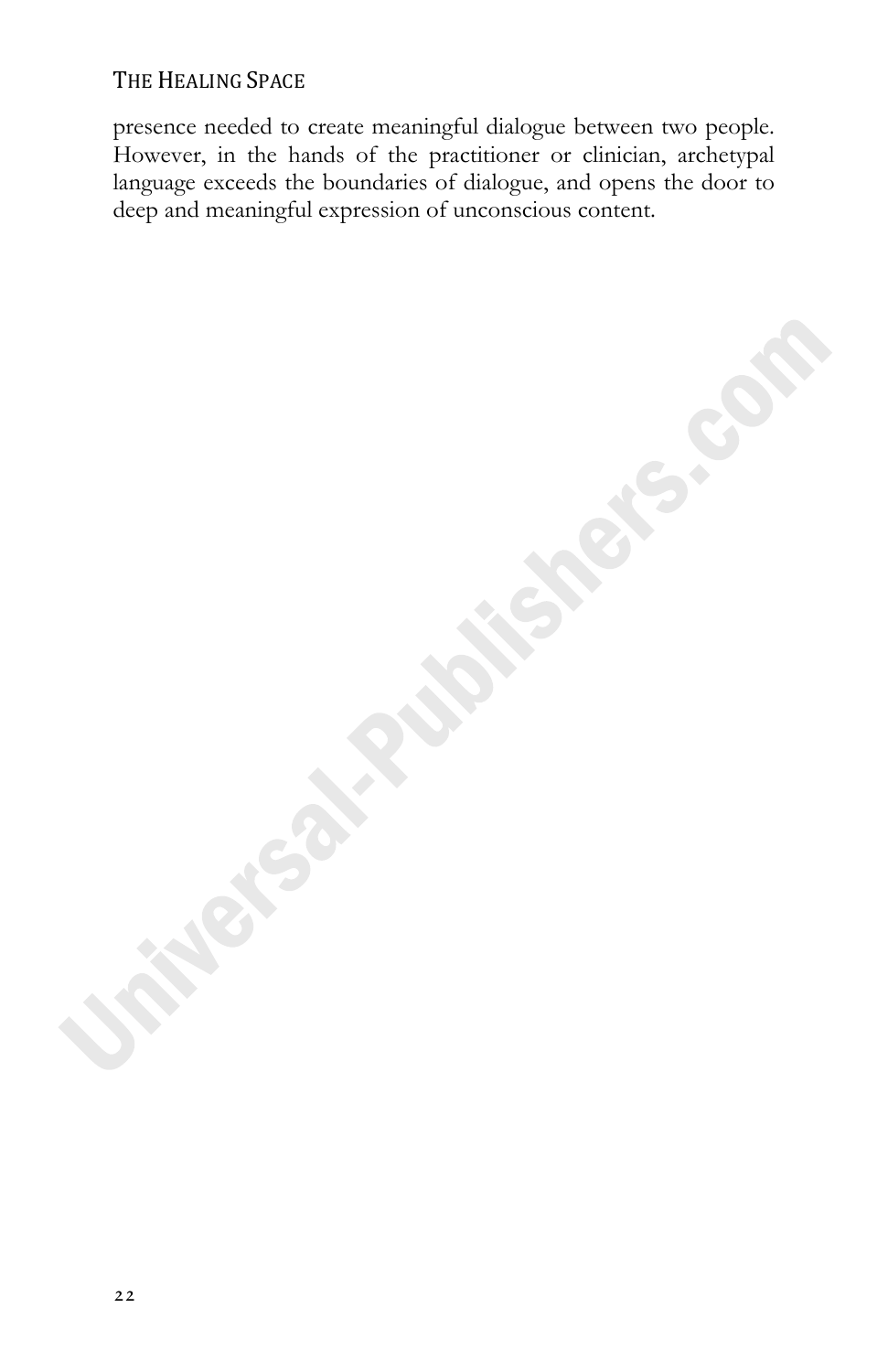### **CHAPTER 2**

## **THE INVISIBLE LANGUAGE**

What we say is meaningful, but more often than not it is what we don't say that is even more meaningful. This is especially true in the clinical setting. Patients or clients will often tell their clinician everything they know about their pain or symptoms, but this picture is rarely complete. One of my patients who had low back pain following a laminectomy inadvertently kept touching and rubbing his left shoulder during our initial consult. His facial expressions took on a much more serious aura, and as he spoke his eye gazes unconsciously moved conjugately to the left, and he repeatedly turned his head toward his left shoulder. At that point I asked him if there was anything else he needed to tell me, and he said, "Do you need to know about my melanoma?" At first I was surprised because I didn't see any entry on his health survey questionnaire or systems review about melanoma. "I certainly do," I said. As he continued to rub his left shoulder he proceeded to tell me how he had a left shoulder melanoma just two years ago that had metastasized to his lung, liver and brain. This unconsciously expressed language emerged in body movement, eye gazes and facial expressions that became the only communication about a very serious life threatening disorder.

If I was not fully present with this patient this invisible language would have easily been missed. More importantly, however, is the fact that once I engaged this process with him our dialogue became more focused. The space between us slowly emerged as an unfolding space that can only be appreciated in its depth through the experience one has when it emerges. This process of *emergence* has to be regarded as a fundamental shift from the ordinary to the supra ordinary when this psychic space unfolds to its greater dimension. This shift back and forth from archetypal to ordinary language occurs in the normal process of relating much the same as Buber's shift from "I-It" to "I-Thou."<sup>56</sup> The clinician opens the psychic space and allows the process of the unconscious or archetypal dyad to unfold. The two persons engage each other and deepen the symbiosis and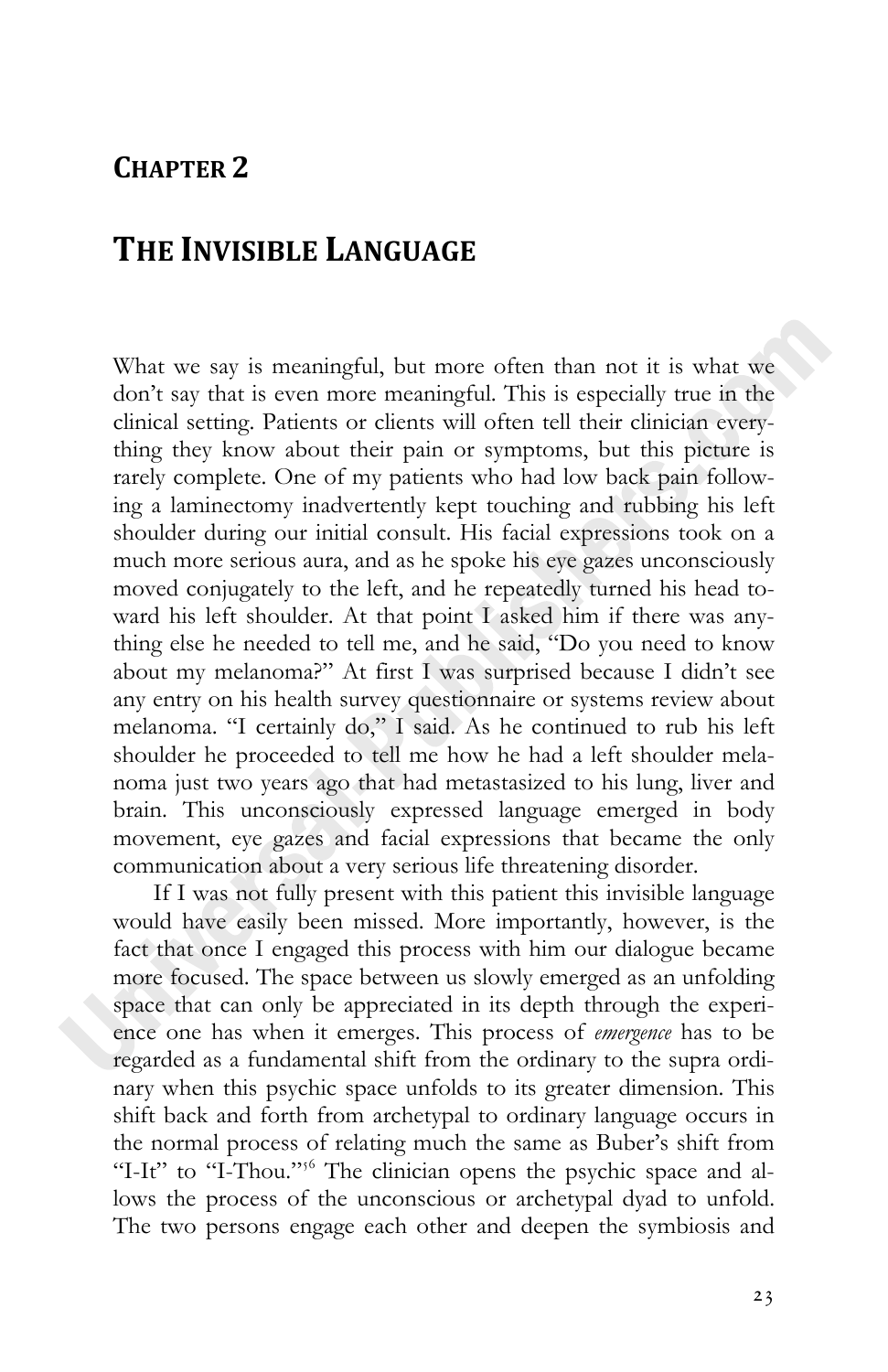further unfold the psychic space as their dialogue evolves and begins its unconscious manifestations. This process continues to evolve until the "ordinariness" of everyday life once again intervenes and becomes the norm.

We are not meant to be in the process of the deeper layers of archetypal language all the time. Life would become ever more difficult if we evoked unconscious processing every time we entered ordinary conversation. We navigate in the world focusing on our object relations in ways that insure our survival. This is the "I-It" of Buber.<sup>57</sup> To the clinician it becomes an evolutionary process when he or she enters into dialogue. It is the conscious act to be fully and unconditionally present<sup> $\frac{8}{5}$ </sup> that starts the process. This act sets the stage for the development of the archetypal dyad which is immediately experienced as a shift into a deeper pattern of thought and consciousness. I liken it to the transition from the beta wave brain function to the more alpha state of conscious awareness. This is the movement of archetypal energies as the body and psyche of the patient or client enters into deeper awareness of emerging tendencies within them. Energies stir and the body begins to move and express itself based on what the greater self needs to say. Much the same as my patient with melanoma.

Archetypal energy generates an alternate language in what I have often referred to as the "alternate psyche."<sup>39</sup> Jung discussed the "splinter psyche"<sup>66</sup> in a similar vein of unconscious expression emerging from a complex of psychic activity. This is what we engage when we activate this process and engender a deeper dialogue with the other person. The alternate psyche is profoundly present in all of our dealings, and one can see how even our ordinary conversations are dressed in various forms of unconscious movement. However, it is not until the conscious facilitation of the process that the deeper layers of unconscious processing are evoked. This is when the archetypal dyad emerges as an invisible bridge that becomes an interpersonal process of unconscious language that is expressed within the body and not the speech of the person.

To many practitioners this process may seem out of touch with the highly technological level of present day practice. However, it doesn't take long to realize just how out of touch patients feel in the present health care environment. One of the most fundamental components of our work is to dialogue with our patients, and this has unfortunately become a lost art in clinical practice. When we dialogue with our patients we open doors to unconscious expression